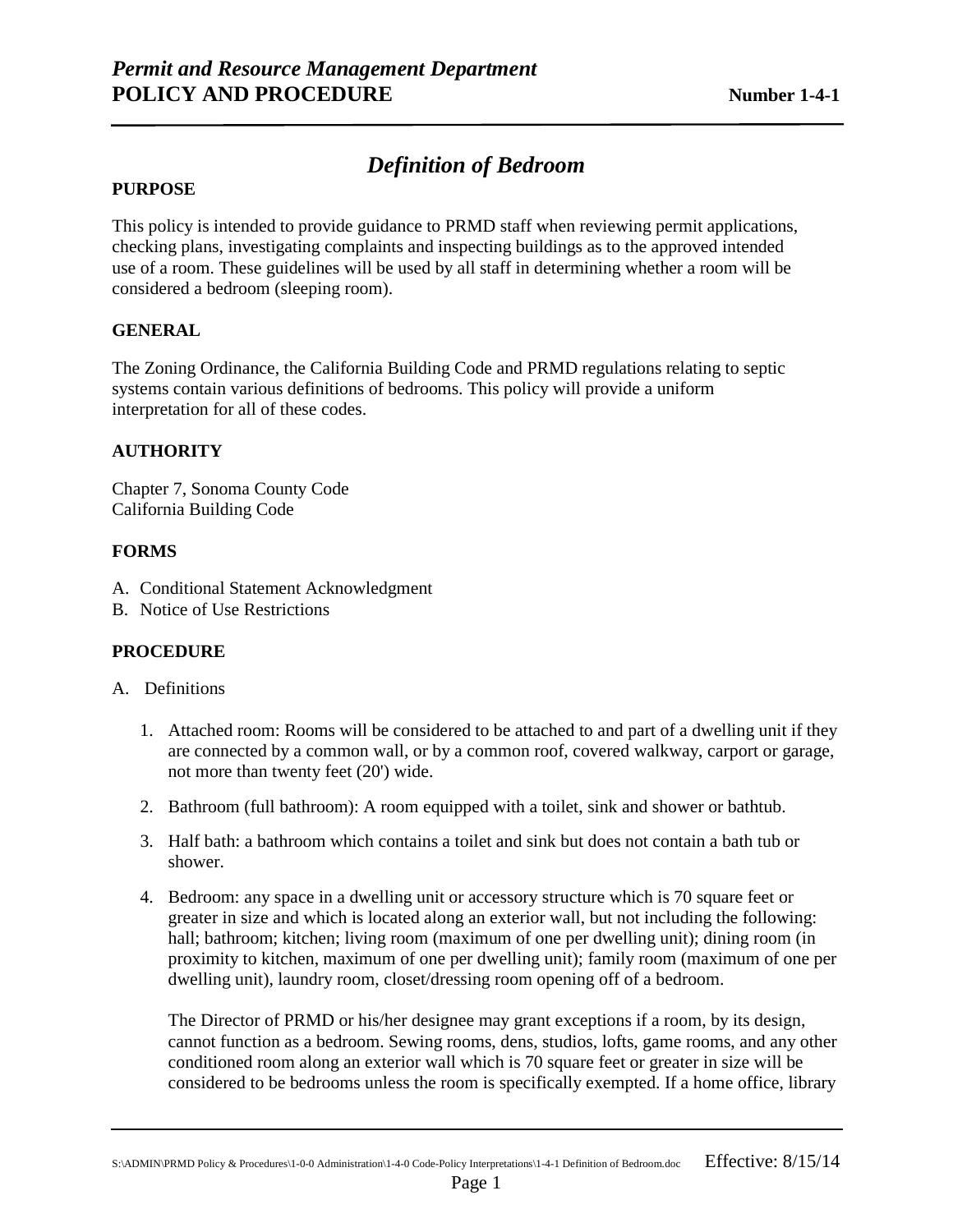or similar room is proposed, it may be exempted from being considered a bedroom if there is no closet and at least one of the following is present: a) permanently built-in bookcases, desks and other feature that encumber the room in such a way that it cannot be used as a bedroom; b) a minimum 4 foot opening, without doors, into another room; or c) a half wall (4 foot maximum height) between the room and another room. A detached building which contains only a half bath will not routinely be considered as having a bedroom unless it is specifically identified and permitted as a guest house.

When an exception is made per the above, it shall be documented in Permits Plus in the comments section so that all staff are aware of the determination. A conditional statement may be required to be signed by the property owner if the permit is for an outbuilding which has been determined to be a use other than a bedroom or other living space. This statement may be recorded as necessary to inform future property owners of restrictions on use of the building.

- 5. Conditioned space: An area, room or space normally occupied and being heated or cooled by any equipment for human habitation.
- B. Applicability
	- 1. All PRMD staff shall use the above guidelines in the course of their work. Any differences in interpretation shall be brought to the attention of the Director or designated supervisory staff, who will render a decision as to interpretation.
	- 2. If an applicant desires to convert a structure from one use to another, the above guidelines shall be used as appropriate. Any modifications needed to the structure to effect a change of use shall be permanent and shall effectively remove any infrastructure associated with the original use of the structure.
	- 3. In most cases, an accessory structure with a full bathroom will be considered as having a bedroom or bedrooms. The Director of PRMD or his/her designee may approve a full bath if necessary for agricultural or other purposes. Sufficient sewage disposal capacity must be available for the bathroom. If a full bath is approved, a conditional statement will be required to be signed by the property owner stating that the accessory structure is not approved as a dwelling unit and any use other than the approved use may constitute a violation of County Code. The conditional statement shall be recorded with the property deed.

# **ATTACHMENTS: None**

## **Approved by:**

/s/ Tennis Wick Tennis Wick, Director

Lead Author: Rich Holmer, Ben Neuman, Patrick Mullin